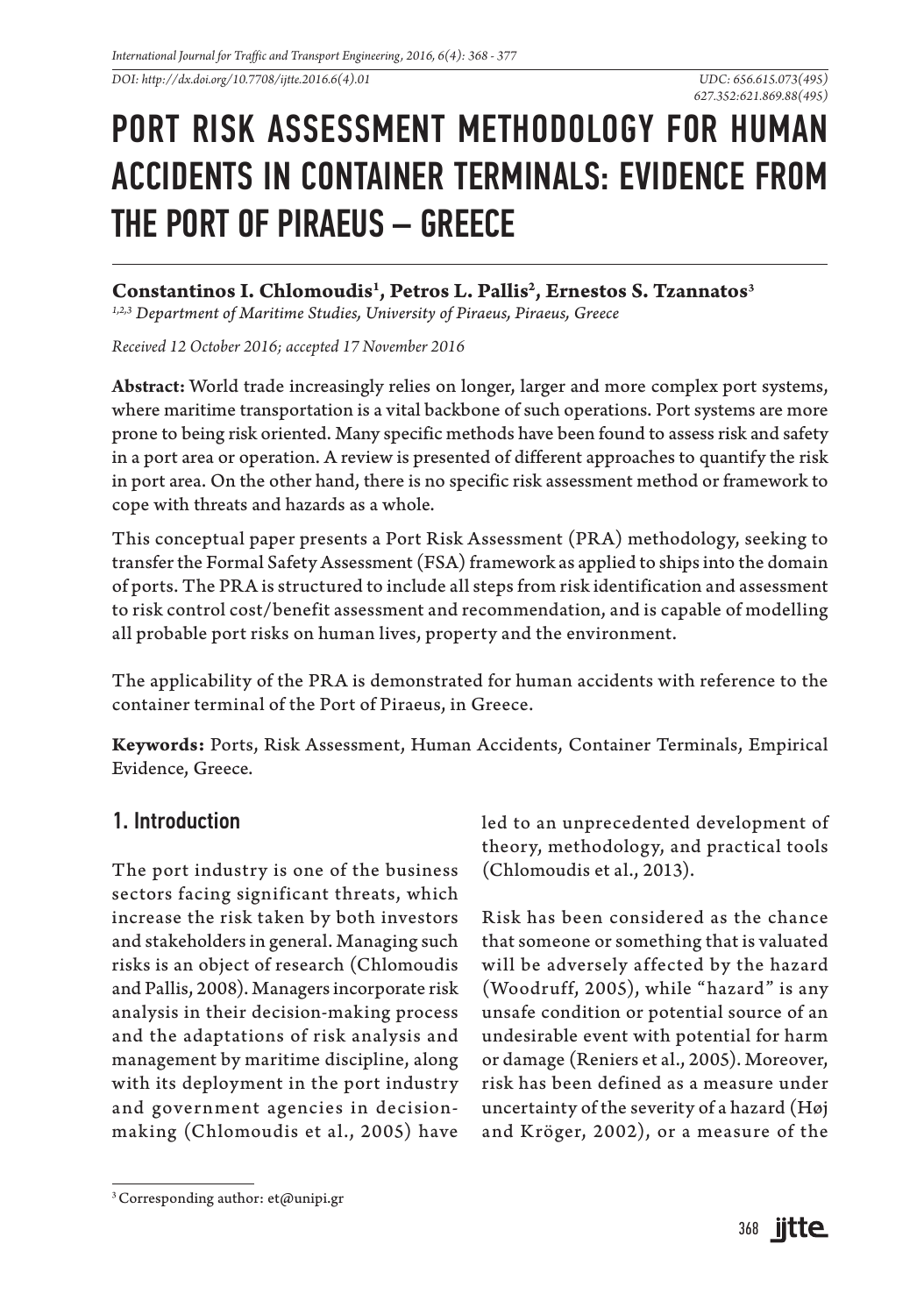probability and severity of adverse effects (Haimes, 2009). In general, "danger" should be defined as an attribute of substances or processes, which may potentially cause harm (Høj and Kröger, 2002).

Risk assessment is an essential and systematic process for assessing the impact, occurrence and the consequences of human activities on systems with hazardous characteristics (Van Duijne et al., 2008) and constitutes a needful tool for a safety policy.

The diversity in risk analysis procedures is such that there are many appropriate techniques for any circumstance and the choice has become more a matter of taste (Reniers et al., 2005; Rouvroye and Van Den Bliek, 2002).

The main objective of this work is to develop a risk based methodology suitable for ports through an adaptation of the FSA approach as applied in other cases of maritime interest (Tzannatos and Xirouchakis, 2013; Skjong et al., 2005), whilst utilizing the knowledge and experience gained through other workrelated risk analysis and assessment (RAA) methods and techniques (Marhavilas et al., 2011).

In meeting this objective, the container terminal of the Port of Piraeus by virtue of its throughput performance is considered a suitable and representative reference for demonstrating the applicability of the proposed Port Risk Assessment (PRA), through contacting an empirical study on encountered accidents during 2008-2011.

# 2. Port Risk Assessment Methodology. Evidence from Container Terminal of Piraeus

## 2.1 PRA Structure

While it is generally accepted that the overall level of maritime safety has improved in recent years, further and ongoing improvements are still desirable. The safety culture of anticipating hazards rather than waiting for accidents to reveal them has been widely used in many industries. The international shipping industry has begun to move from a reactive to a proactive approach to safety through what is known as Formal Safety Assessment (FSA). (Chlomoudis et al., 2012)

Such a methodological framework, which investigates and undertakes shipping related risks as a whole, has been lacked from the port industry. Our research scope, through Port Risk Assessment (PRA) is to adapt from shipping industry to port industry a wellestablished and effective methodological framework in order to develop proactive safety processes and regulations into the port context.

Although the Port Risk Assessment (PRA) maintains the basic number of steps involved in the structure of the Formal Safety Assessment (FSA), their content is modified to address the port- specific (as opposed to the FSA ship-specific) issues of risk commencing with the preliminary step of "System Identification" and following all subsequent steps as presented in Table 1.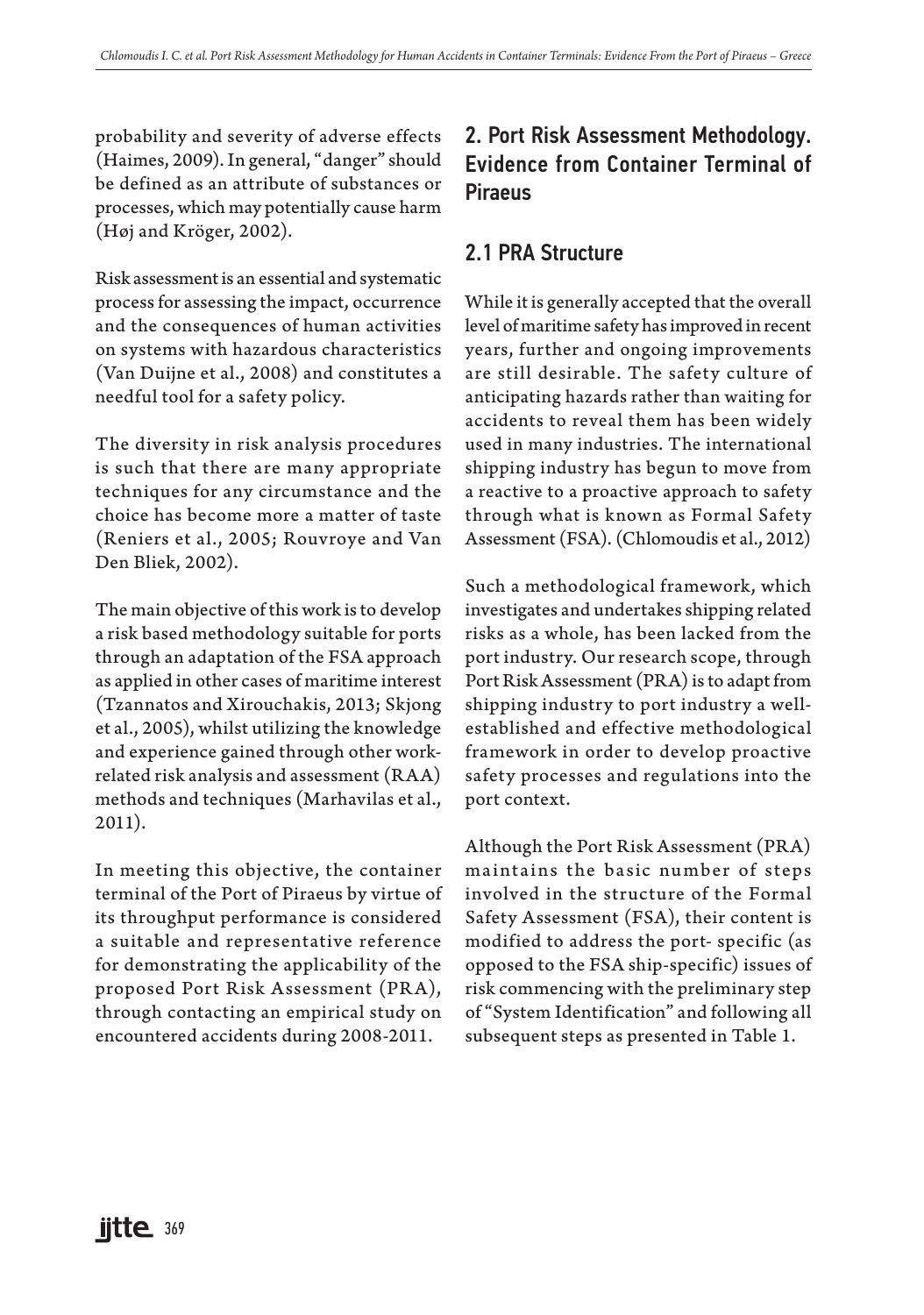| <b>Step</b>  | <b>Step Feature</b>         | <b>Step Content</b>                                                                                   |
|--------------|-----------------------------|-------------------------------------------------------------------------------------------------------|
| $\mathbf{0}$ | System Identification       | Port; Container Terminal                                                                              |
| ı            | Risk Identification         | What may go wrong and which port functions/capabilities<br>should be protected                        |
| 2            | Risk Assessment             | Investigation/quantification of most important port risks                                             |
| 3            | <b>Risk Control Options</b> | Measures to mitigate most important port risks and measures to<br>restore port functions/capabilities |
| 4            | Cost/Benefit Assessment     | Cost/benefit assessment of port risk control measures                                                 |
| 5            | Decision Making             | Recommendation and feedback to assessment - Port Risk Index                                           |

#### **Table 1**  *Structure of PRA: Steps & Processes*

*Source: Authors*

## 2.2 Risk Identification

With the port being identified as the system of interest, risk identification is the first and in many ways the most important step in risk assessment. An overlooked risk is likely to introduce more error into the overall risk estimate than an inaccurate consequence model or frequency estimate. Therefore, the aim of risk identification is to produce a comprehensive list of all risks (Trbojevic and Carr, 2000). Investigating historical data on previous incidents is typically the first step, in addition to structured brainstorming sections with practitioners for conceivable risks. Taking into account the limitation of resources, a typical approach involves the screening of risks in order to identify those which should be targeted on the basis of the combined influence of their frequency of occurrence and their consequences (Berle et al., 2011).

The initial taxonomy of risks for human accidents developed (Table 2) was based on the literature review and included the main risk categories for port container terminals at an international level. It should be noted that the term "taxonomy" is used to refer to a polyhierarchical classification in which individual components may appear more than once.

#### **Table 2**

| Risk            | <b>Risk Categories</b>              |
|-----------------|-------------------------------------|
|                 | Ship collisions                     |
|                 | Grounding                           |
|                 | Sinking                             |
|                 | Navigation error                    |
| Human Accidents | Pilotage error                      |
|                 | Poor maintenance                    |
|                 | Falling of a crane                  |
|                 | Falling of a Container              |
|                 | Error in Cargo handling and storage |

*Risks for Human Accidents in Port Container Terminal of Piraeus*

*Source: Chlomoudis et al., 2012*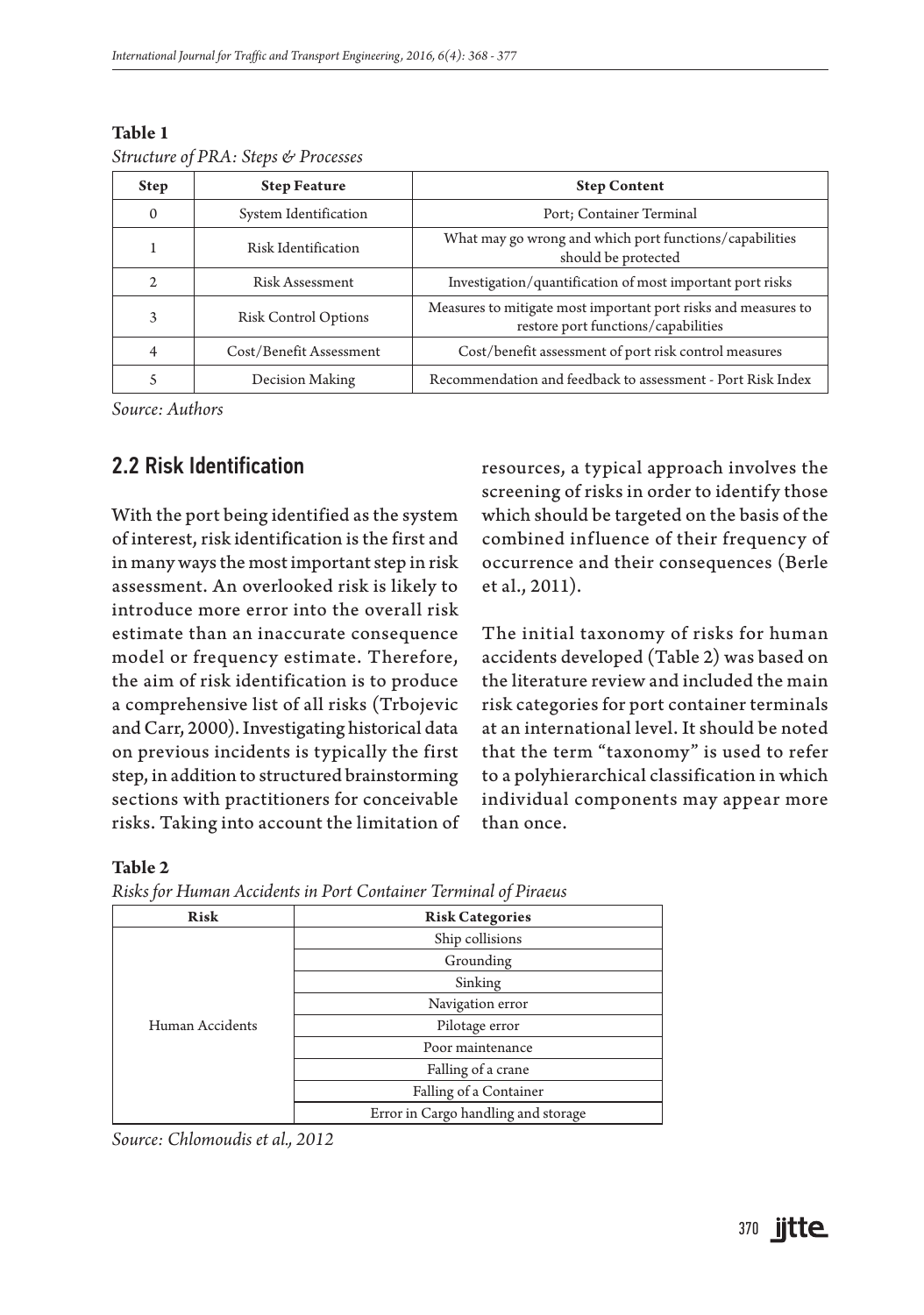# 2.3 Risk Assessment

(Table 3) in which the rows represent the increasing severity of consequences of a released risk and the columns represent the increasing likelihood or frequency of these consequences.

Risk can be quantitatively and qualitatively assessed by the use of a risk matrix

#### **Table 3**

*Risk Matrix*

|                     |       | Severity (SI) |        |              |  |  |
|---------------------|-------|---------------|--------|--------------|--|--|
| Frequency(FI)       |       |               |        |              |  |  |
|                     | Minor | Significant   | Severe | Catastrophic |  |  |
| Frequent            |       |               | ΙU     |              |  |  |
|                     |       |               |        |              |  |  |
| Reasonable Possible |       |               |        |              |  |  |
|                     |       |               |        |              |  |  |
| Remote              |       |               |        |              |  |  |
|                     |       |               |        |              |  |  |
| Extremely remote    |       |               |        |              |  |  |

*Source: Authors*

The quantification of the risk is performed through the summation of frequency  $(FI)$  and severity  $(SI)$  indices which

express various levels of corresponding significance, as shown in Tables 4 and 5 respectively.

#### **Table 4**

*Frequency Index (FI)*

| FI | Frequency           | Definition                          | $F$ (per Year) |
|----|---------------------|-------------------------------------|----------------|
|    | Frequent            | Likely to occur once per day        |                |
|    | Reasonable Possible | Likely to occur once per month      |                |
|    | Remote              | Likely to occur once per year       |                |
|    | Extremely remote    | Likely to occur once in a life time | 0.01           |

*Source: Adapted by IMO FSA*

#### **Table 5**

*Severity Index (SI)*

| SI | Severity     | <b>Effects on Human Safety</b>                 | <b>S</b> (Equivalent Fatalities) |
|----|--------------|------------------------------------------------|----------------------------------|
|    | Minor        | Single or minor injuries                       | 0.01                             |
|    | Significant  | Multiple or severe injuries                    |                                  |
|    | Severe       | Single fatality or multiple<br>severe injuries |                                  |
|    | Catastrophic | Multiple fatalities                            |                                  |

*Source: Adapted by IMO FSA*

The previous initial taxonomy has been incorporated into interview forms of a second stage procedure. In support of the interviews, an initial consultation with port container personnel took place and the container terminal director of the port of Piraeus (OLP operated container terminal) agreed to participate in the research, by completing a specially designed interview form. The director of the container terminal of Piraeus, gave the following prioritization for the human accidents.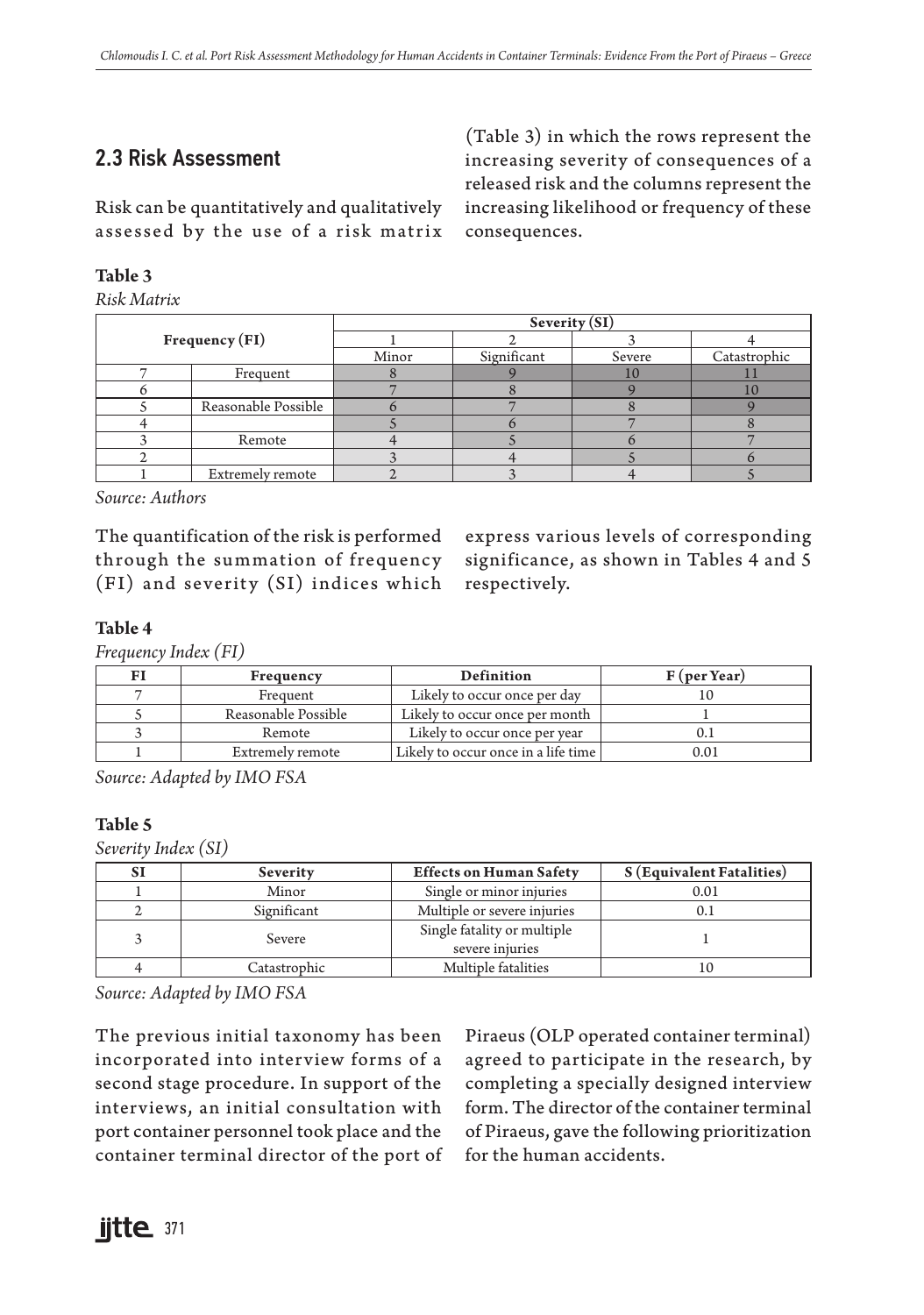|     | $\cdot$                             |           | ╯        |                        |
|-----|-------------------------------------|-----------|----------|------------------------|
| A/A | <b>Risks</b>                        | Frequency | Severity | <b>Risk Assessment</b> |
| 1st | Falling of a Container              |           |          | 12                     |
| 2nd | Poor maintenance                    |           |          |                        |
| 3rd | Error in Cargo handling and storage |           |          |                        |
| 4th | Pilotage error                      |           |          |                        |
| 5th | Falling of a crane                  |           |          |                        |
| 6th | Ship collisions                     |           |          |                        |
| 7th | Sinking                             |           |          |                        |
| 8th | Navigation error                    |           |          |                        |
| 9th | Grounding                           |           |          |                        |

#### **Table 6**

*Risk Assessment for Human Accidents in Port Container Terminal of Piraeus*

*Source: Chlomoudis et al., 2012.*

Moreover, the Director of the Piraeus container terminal gave a very high priority for prevention and high priorities in the preparedness and the reaction and medium significance in recovery. Finally, very high importance was given to preventive maintenance and employee training, high importance to ship/cargo monitoring and

quality/safety assurance, while low importance in security measures and guards. Additionally, in an effort to demonstrate the validity of the proposed Port Risk Assessment (PRA) through a workable example, we obtained the historical data (2008-2012) of "incidents" involving human injuries in the container terminal of Piraeus, as shown in Table 7.

#### **Table 7**

*Consequences of Human Accidents (2008 – 2012)*

| Month    | <b>Injury Severity</b> | 2008           | 2009           | 2010           | 2011           | 2012           | Total          |
|----------|------------------------|----------------|----------------|----------------|----------------|----------------|----------------|
|          | Minor                  | $\mathbf{1}$   | $\mathbf{1}$   | 3              |                | $\overline{2}$ | 7              |
|          | Significant            |                |                |                |                |                | $\mathbf{0}$   |
| January  | Single Fatality        |                |                |                |                |                | $\mathbf{0}$   |
|          | Total                  | $\mathbf{1}$   | $\mathbf{1}$   | 3              | $\mathbf{0}$   | $\mathfrak{2}$ | $\overline{7}$ |
|          | Minor                  |                | $\mathbf{1}$   | $\mathbf{1}$   |                | $\mathbf{1}$   | 3              |
|          | Significant            |                |                |                |                |                | $\mathbf{0}$   |
| February | Single Fatality        |                |                |                |                |                | $\mathbf{0}$   |
|          | Total                  | $\mathbf{0}$   | $\mathbf{1}$   | $\mathbf{1}$   | $\mathbf{0}$   | $\mathbf{1}$   | 3              |
|          | Minor                  | $\mathbf{1}$   |                | $\mathbf{1}$   | $\mathbf{1}$   |                | 3              |
| March    | Significant            |                | $\mathbf 1$    |                |                |                | 1              |
|          | Single Fatality        |                |                |                |                |                | $\mathbf{0}$   |
|          | Total                  | $\mathbf{1}$   | $\mathbf{1}$   | $\mathbf{1}$   | $\mathbf{1}$   | $\mathbf{0}$   | $\overline{4}$ |
|          | Minor                  | $\overline{2}$ | $\overline{2}$ | $\mathbf{1}$   | $\mathbf{1}$   |                | 6              |
| April    | Significant            |                |                | $\mathbf{1}$   |                | $\mathbf{1}$   | $\mathbf{2}$   |
|          | Single Fatality        |                |                |                | $\mathbf{1}$   |                | $\mathbf{1}$   |
|          | Total                  | $\overline{2}$ | $\mathfrak{2}$ | $\mathfrak{2}$ | $\overline{2}$ | $\mathbf{1}$   | 9              |
|          | Minor                  | $\mathbf{1}$   |                |                | $\mathbf{1}$   | $\mathbf{1}$   | 3              |
|          | Significant            |                |                |                |                | $\mathbf{1}$   | $\mathbf 1$    |
| May      | Single Fatality        |                |                |                |                |                | $\mathbf{0}$   |
|          | Total                  | $\mathbf{1}$   | $\mathbf{0}$   | $\mathbf{0}$   | $\mathbf{1}$   | $\overline{2}$ | $\overline{4}$ |
|          | Minor                  | $\mathbf{1}$   |                | $\mathbf{1}$   | $\mathbf{1}$   |                | 3              |
|          | Significant            |                |                | $1\,$          |                |                | $\mathbf{1}$   |
| June     | Single Fatality        |                |                |                |                | $\overline{2}$ | $\mathbf{2}$   |
|          | Total                  | $\mathbf{1}$   | $\mathbf{0}$   | $\overline{2}$ | $\mathbf{1}$   | $\overline{2}$ | 6              |

372 **jitte**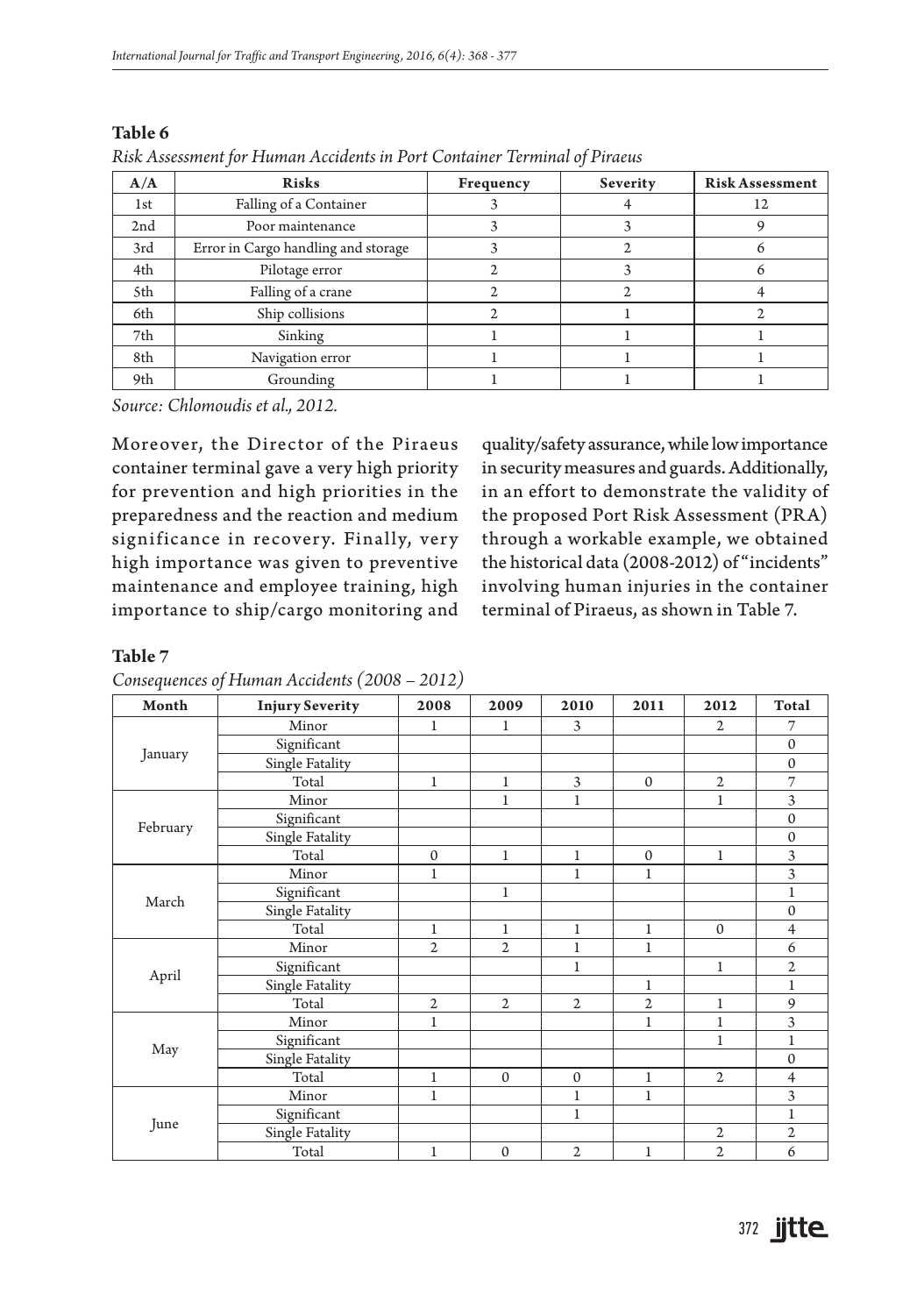| Month     | <b>Injury Severity</b>                 | 2008                        | 2009         | 2010<br>2011   |              | 2012           | Total          |
|-----------|----------------------------------------|-----------------------------|--------------|----------------|--------------|----------------|----------------|
|           | Minor                                  | $\mathfrak{D}$              | $\mathbf{1}$ | $\mathbf{2}$   |              | 3              | 8              |
|           | Significant                            |                             |              |                | $1\,$        |                | $\mathbf{1}$   |
| July      | Single Fatality                        |                             |              |                |              |                | $\Omega$       |
|           | Total                                  | $\overline{2}$              | $\mathbf{1}$ | $\mathfrak 2$  | $\mathbf{1}$ | 3              | 9              |
|           | Minor                                  |                             |              | 1              |              |                | $\mathbf{1}$   |
|           | Significant                            | $\mathfrak{2}$              |              |                | $\mathbf{1}$ | $\mathbf{1}$   | $\overline{4}$ |
| August    | Single Fatality                        |                             |              | $\mathbf{1}$   |              |                | $\mathbf{1}$   |
|           | Total                                  | 2                           | $\mathbf 0$  | $\overline{2}$ | $\mathbf 1$  | 1              | 6              |
|           | Minor                                  | $\mathbf{1}$                | $\mathbf{1}$ |                | $\mathbf{1}$ | $\overline{2}$ | 5              |
|           | Significant                            | $\overline{c}$              |              | $\mathbf{1}$   |              |                | 3              |
| September | Single Fatality                        | $\mathbf{1}$                |              |                |              |                | 1              |
|           | Total                                  | $\overline{4}$              | $\mathbf{1}$ | $\mathbf{1}$   | $\mathbf{1}$ | $\overline{2}$ | 9              |
|           | Minor                                  | $\mathbf{1}$                |              |                |              | $\overline{2}$ | 3              |
| October   | Significant                            | $\mathbf{1}$                |              |                |              | $\mathbf{1}$   | $\overline{2}$ |
|           | Single Fatality                        |                             |              |                |              |                | $\mathbf{0}$   |
|           | Total                                  | $\mathfrak{2}$              | $\mathbf{0}$ | $\Omega$       | $\Omega$     | 3              | 5              |
|           | Minor                                  |                             | $\mathbf{1}$ |                |              | $\overline{2}$ | 3              |
| November  | Significant                            |                             |              |                | $\mathbf{1}$ |                | $\mathbf{1}$   |
|           | Single Fatality                        |                             |              |                |              |                | $\Omega$       |
|           | Total                                  | $\Omega$                    | $\mathbf{1}$ | $\mathbf{0}$   | $\mathbf 1$  | $\overline{2}$ | 4              |
|           | Minor                                  |                             |              |                | $\mathbf{1}$ |                | $\mathbf{1}$   |
| December  | Significant                            |                             |              |                |              |                | $\Omega$       |
|           | Single Fatality                        |                             |              | $\mathbf{1}$   |              |                | $\mathbf{1}$   |
|           | Total                                  | $\Omega$                    | $\Omega$     | $\mathbf{1}$   | $\mathbf{1}$ | $\Omega$       | $\mathfrak{2}$ |
|           | Severity                               | 2008                        | 2009         | 2010           | 2011         | 2012           | Total          |
|           | Minor                                  | 10                          | 7            | 10             | 6            | 13             | 46             |
|           | Significant                            | 5                           | $\mathbf{1}$ | 3              | 3            | $\overline{4}$ | 16             |
| Overall   | Single Fatality                        | $\mathbf{1}$                | $\mathbf{0}$ | $\overline{2}$ | $\mathbf{1}$ | $\overline{2}$ | 6              |
|           | Overall Total                          | 16                          | 8            | 15             | 10           | 19             | 68             |
|           | <b>Equivalent Single</b><br>Fatalities | $46x0.01+16x0.1+6x1 = 8.06$ |              |                |              |                |                |

*Source: Authors*



## **Fig. 1.**

*Consequences of Human Accidents (2008 – 2012) Source: Authors*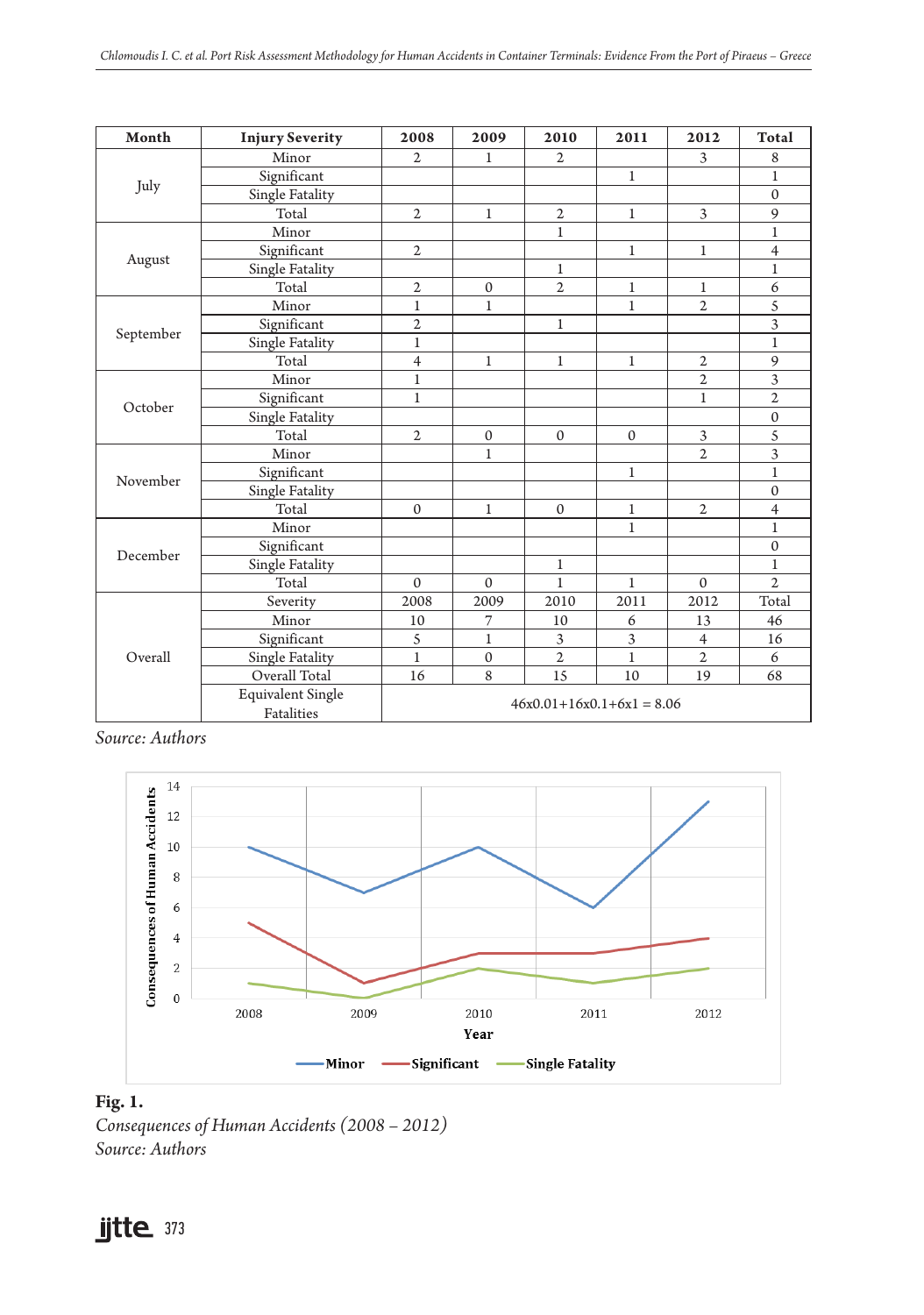By scaling all human injuries to single fatalities according to the severity equivalence (S) shown in Table 7 and Figure 1, the fatality rate at the container terminal of Piraeus over the period 2008-2012 is found to be equal to 1.612 fatalities per port-year.

## 2.4 Risk Control Options (RCO)

The purpose of this step is to propose economically effective Risk Control Options (RCOs). The basic task is to group risk control measures into possible RCOs. The areas, that have to be focused, are those related to high frequencies or high consequences, where the risk is intolerable.

Risk control measures, through expert meetings and decisions, are combined into potential RCOs. The criteria of grouping can

vary, can be just the decision of the experts or can be the fact that risk control measures prevent the system from the same failure or type of accident. The outcome of this step is a list of RCOs that will be analyzed in the next step for their cost and benefit effectiveness. Moreover, the risk reduction  $(AR)$  of an RCO is a very important parameter, because it provides a measure of the risk control obtained by each RCO, which can either reduce the risk to the acceptable level or can provide an even higher reduction rate.

Port experts' judgment, as port container personnel and the container terminal director, are employed in order to determine the proposed RCOs and estimate their risk reduction rate (%), with the aim of mutually targeting towards the control of risk, i.e. of human consequences.

#### **Table 8**

| <b>RCO</b> Parameter      | RCO 1                                                                                | RCO <sub>2</sub> | RCO <sub>3</sub>       |
|---------------------------|--------------------------------------------------------------------------------------|------------------|------------------------|
|                           | Identification / Description Training / Education Program   Quality Assurance System |                  | 24-7 Monitoring System |
| Risk Reduction Rate (%)   | 20                                                                                   | 30               | 40                     |
| $\Delta C$ (\$/port)      | 50,000                                                                               | 100,000          | 200,000                |
| Expected Lifetime (years) |                                                                                      |                  |                        |

*Source: Authors*

In an exercise which could be split into two separate tasks, port expert judgment firstly proceeded with the identification of RCO and secondly with the estimation of the risk reduction rate. In the first task, experts have to collect data from previous steps and to identify the potential measures and which of them are suitable to produce a number of possible and practical RCOs. An appropriate way to produce them is not to aggregate the opinions of all experts – using a mathematical approach – but through discussions, or using a suitable technique (e.g. Delphi), to let experts conclude on common measures (behavioral

approach). A mathematical approach can provide an estimation of risk matrices and a statistical method an aggregate a common value. The concordance coefficient can be also used to in ranking of RCOs according to their risk reduction effect.

According to the aforementioned expert judgment, three distinct RCOs are proposed of increasing risk reduction rate and cost, involving a training/educational program (RCO1), a quality assurance system (RCO2) and a 24-7 monitoring system (RCO3). These RCOs are to be examined for a period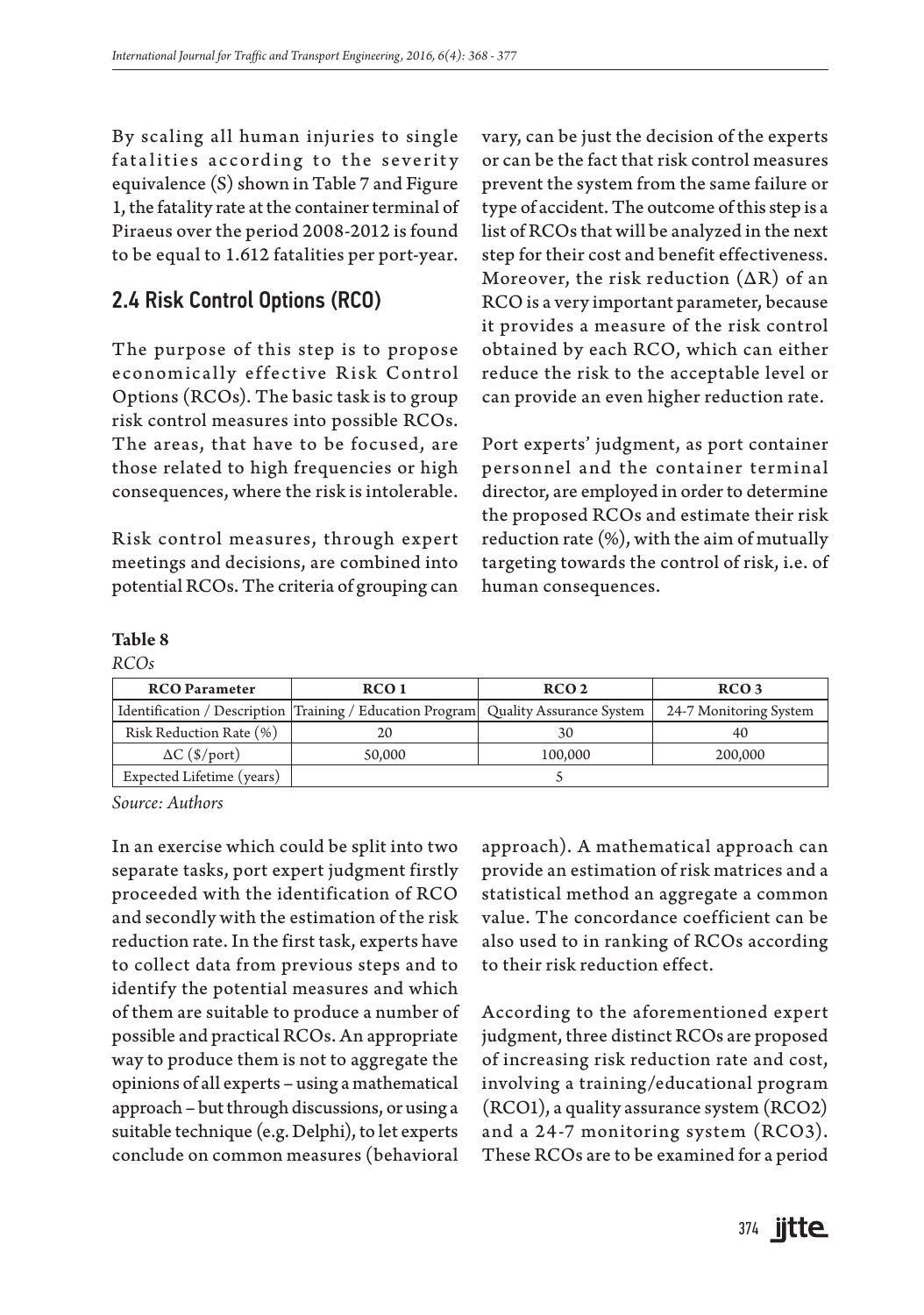of five years during which their quoted risk reduction rates can be reached and maintained through routine RCO updating and without the need to introduce major modifications. Furthermore, on this basis, the NPV cost of each RCO has been determined through an extensive market research and includes the initial investment as well as the operational expenditure involving the RCO running costs (e.g. safety personnel, training seminars etc) over the five-year period.

# 2.5 RCO Economic Effectiveness

The economic effectiveness of each Risk Control Option (RCO) is evaluated based upon: a) the Net Present Value (NPV) cost of its implementation and operation (incl. maintenance) through its lifetime  $(AC)$  and b) its risk reduction  $( \Delta R)$  over the same period. Depending on the nature of risks addressed, the RCO acceptance and prioritization is weighed against the Implied Cost of Averting a Fatality (ICAF). Although many proposals exist for appropriate optimum values of ICAF no universally accepted values are currently established. However, the value of \$ 3 million as suggested for use by IMO continues to be a valid proposal (Skjong et al., 2005). Therefore for RCO acceptance and prioritization the expression ICAF ≤ ΔC/ΔR applies with regard to risks of human consequences.

The risk reduction  $( \Delta R)$  and the economic effectiveness (ΔC/ΔR) of the three proposed Risk Control Options (RCOs) for the control of human risks associated with the container terminal of Piraeus are presented in Table 9, as follows:

#### **Table 9**

|  |  |  |  | $\Delta R$ & $\Delta C/\Delta R$ for Human and Environmental Damages |
|--|--|--|--|----------------------------------------------------------------------|
|--|--|--|--|----------------------------------------------------------------------|

| <b>Risk Parameter</b>                 | RCO <sub>1</sub>                | RCO <sub>2</sub>         | RCO <sub>3</sub>   |  |  |
|---------------------------------------|---------------------------------|--------------------------|--------------------|--|--|
| RCO Identification /<br>Description   | Training / Education<br>Program | 24 X 7 Monitoring System |                    |  |  |
| Risk Reduction Rate (%)               | 20                              | 40                       |                    |  |  |
| Human Damage<br>(fat./port-year)      | 1.612                           |                          |                    |  |  |
| <b>Expected Lifetime</b>              | 5 years                         |                          |                    |  |  |
| $\Delta R$ fat./port                  | 1.612<br>2.418<br>3.224         |                          |                    |  |  |
| $\Delta C$ (\$/port)                  | 50,000                          | 100,000                  | 200,000            |  |  |
| $\Delta C/\Delta R$ vs ICAF (\$/fat.) | 31,017 < 3,000,000              | 41,356 < 3,000,000       | 62,035 < 3,000,000 |  |  |

*Source: Authors*

# 2.6 Decision Making

The recommendations for decision making should be a synthesis of the previous steps, selecting which measures to include and the identification of those Risk Control Options (RCOs) which keep risks as low as reasonable practicable.

All the proposed RCOs are found to be economically effective towards the control of human-related risks, whilst with regard to their prioritization RCO1 is the most effective and RCO3 the least effective. However, in a more realistic approach, it should be considered that RCOs are bound to have a different risk control influence with regard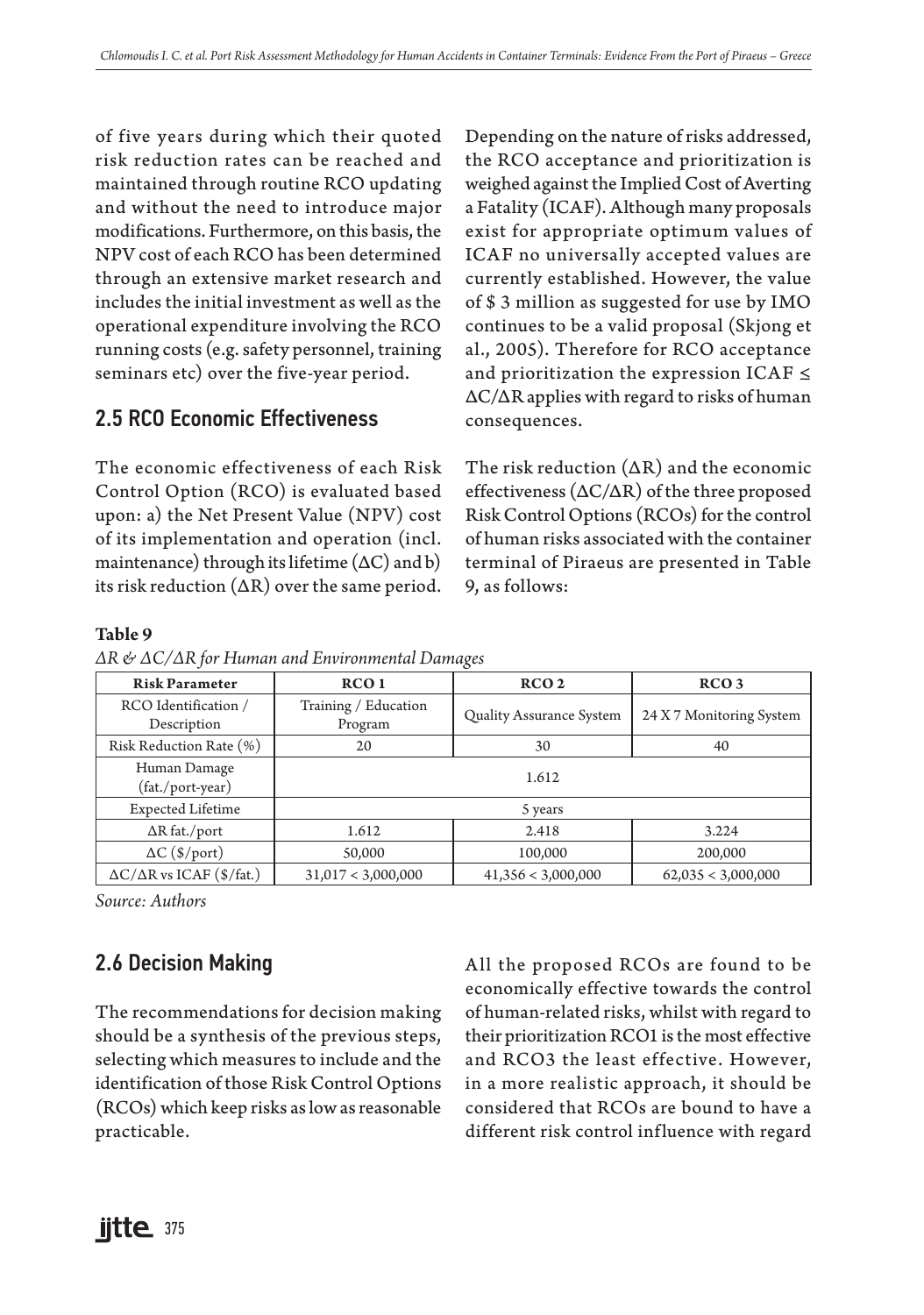to the perspective risks. Alternatively an RCO may prove to be more effective over an extended period application provided the increase of RCO costs (ΔC) due to the accumulation of extra operational costs is low.

## 3. Conclusion

The proposed Port Risk Assessment (PRA) methodology builds its structure and functionality in accordance with the Formal Safety Assessment (FSA) and is adapted through the utilization of port expert judgment and existing topical literature in order to tailor its applicability within the port domain. The empirical case study of the container terminal of Piraeus in Greece provided a workable example through which the reliability of the proposed PRA was demonstrated and the factors affecting the economic effectiveness of proposed Risk Control Options (RCOs) were highlighted.

The proposed PRA methodology examined human risk incidents through a five years period of time. The main objective of our future research is to investigate the influence of other related risks, such as environmental, machinery, security and natural risks, into the overall equation of port risks. The proposed PRA methodology needs to be tested in other container terminals in Greece, across Europe and other continents, as well as in other port segments, such as passenger, car and cruising terminals in order to detect how their operational particularities may affect their existing risk profile and subsequently its control.

### References

Berle, O.; Asbjørnslett, B. E.; Rice, J. B. 2011. Formal Vulnerability Assessment of a maritime transportation system, *Reliability Engineering & System Safety* 96(6): 696–705.

Chlomoudis, C. I.; Kostagiolas, P. A.; Lampridis, D. C. 2005. Prospective employment of quality awards in the seaport industry: Old solution to contemporary questions. *In Proceedings of the International Association of Maritime Economists (IAME) Conference 2005*, Limassol, Cyprus.

Chlomoudis, C. I.; Pallis, L. P. 2008. Defining Factors for the Undertaking of Risk for Investments in the Port Industry. *In Proceedings of the International Association of Maritime Economists (IAME) Conference 2008*, Dalian, China.

Chlomoudis, C. I.; Kostagiolas, P. A.; Pallis, L. P. 2012. An Analysis for Formal Risk and Safety Assessments for Ports: Empirical Evidence from Container Terminals in Greece, *Journal of Shipping and Ocean Engineering* 2(1): 45-54.

Chlomoudis, C. I.; Lampridis, D. C.; Pallis, L. P. 2013. Quality Assurance: Providing Tools for Managing Risk in Ports, *International Journal of Maritime, Trade and Economic Issues* 1(1): 3-20.

Haimes, Y. Y. 2009. *Risk modelling , assessment, and management*, A John Wiley & Sons, Inc. USA.

Høj, N. P.; Kröger, W. 2002. Risk analyses of transportation on road and railway from a European perspective, *Safety Science* 40(1–4): 337–357.

Marhavilas, P. K.; Koulouriotis, D.; Gemeni, V. 2011. Risk analysis and assessment methodologies in the work sites: On a review, classification and comparative study of the scientific literature of the period 2000–2009, *Journal of Loss Prevention in the Process Industries* 24(5): 477-523.

Reniers, G. L. L.; Ale, B. J. M.; Dullaert, W.; Soudan, K. 2005. Developing an external domino prevention framework: Hazwim, *Journal of Loss Prevention in the Process Industries* 18(3): 127–138.

Rouvroye, J. L.; Van Den Bliek, E. G. 2002. Comparing safety analysis techniques, *Reliability Engineering & System Safety* 75(3): 289–294.

376 **jitte**